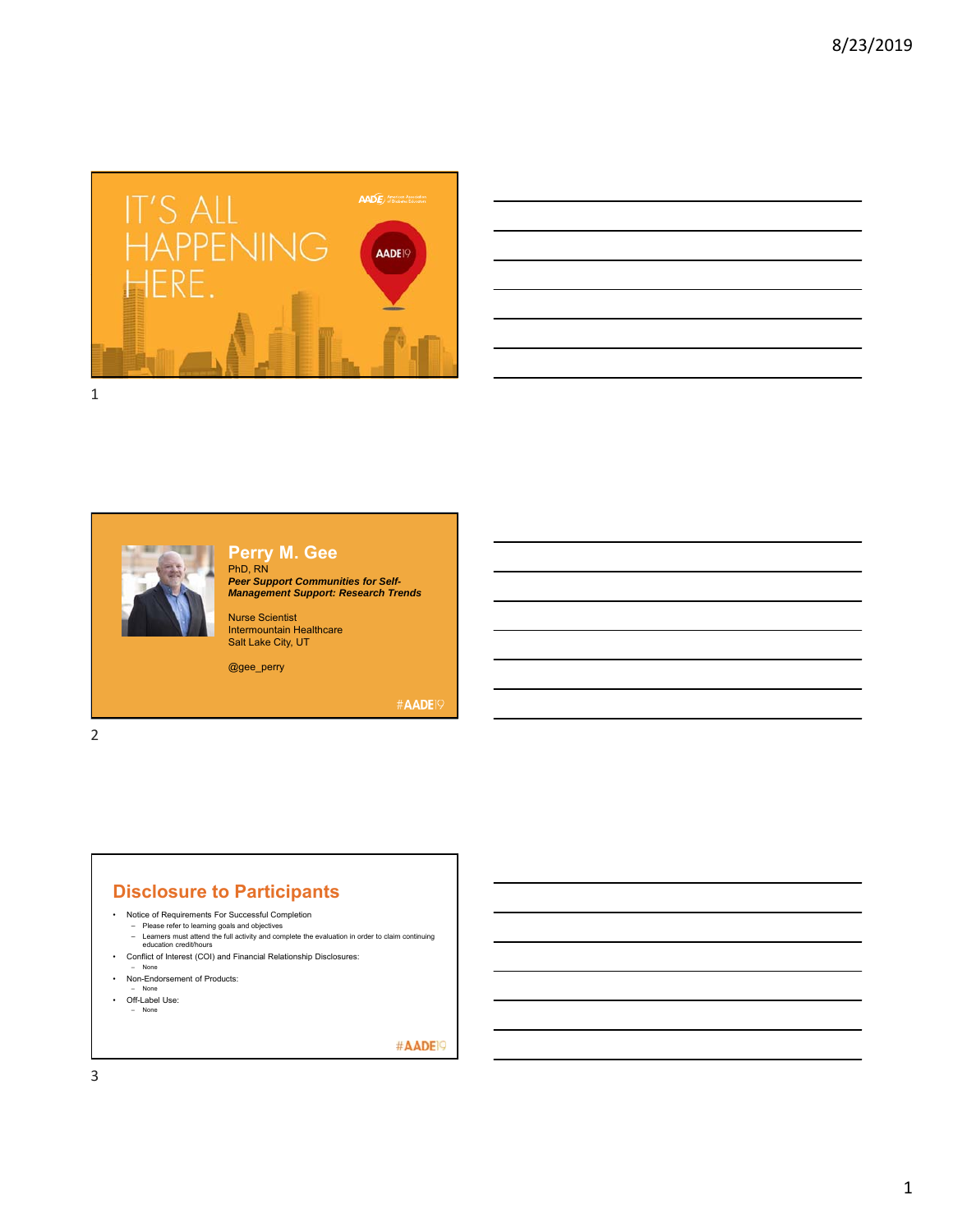8/23/2019



|  | <u> 1989 - Johann Stoff, deutscher Stoffen und der Stoffen und der Stoffen und der Stoffen und der Stoffen und der</u> |  |  |
|--|------------------------------------------------------------------------------------------------------------------------|--|--|
|  | the contract of the contract of the contract of the contract of the contract of                                        |  |  |
|  | <u> Alexandria de la contrada de la contrada de la contrada de la contrada de la contrada de la contrada de la c</u>   |  |  |
|  |                                                                                                                        |  |  |
|  |                                                                                                                        |  |  |
|  |                                                                                                                        |  |  |
|  | <u> 1989 - Andrea Santa Andrea Andrea Andrea Andrea Andrea Andrea Andrea Andrea Andrea Andrea Andrea Andrea Andr</u>   |  |  |
|  |                                                                                                                        |  |  |



5

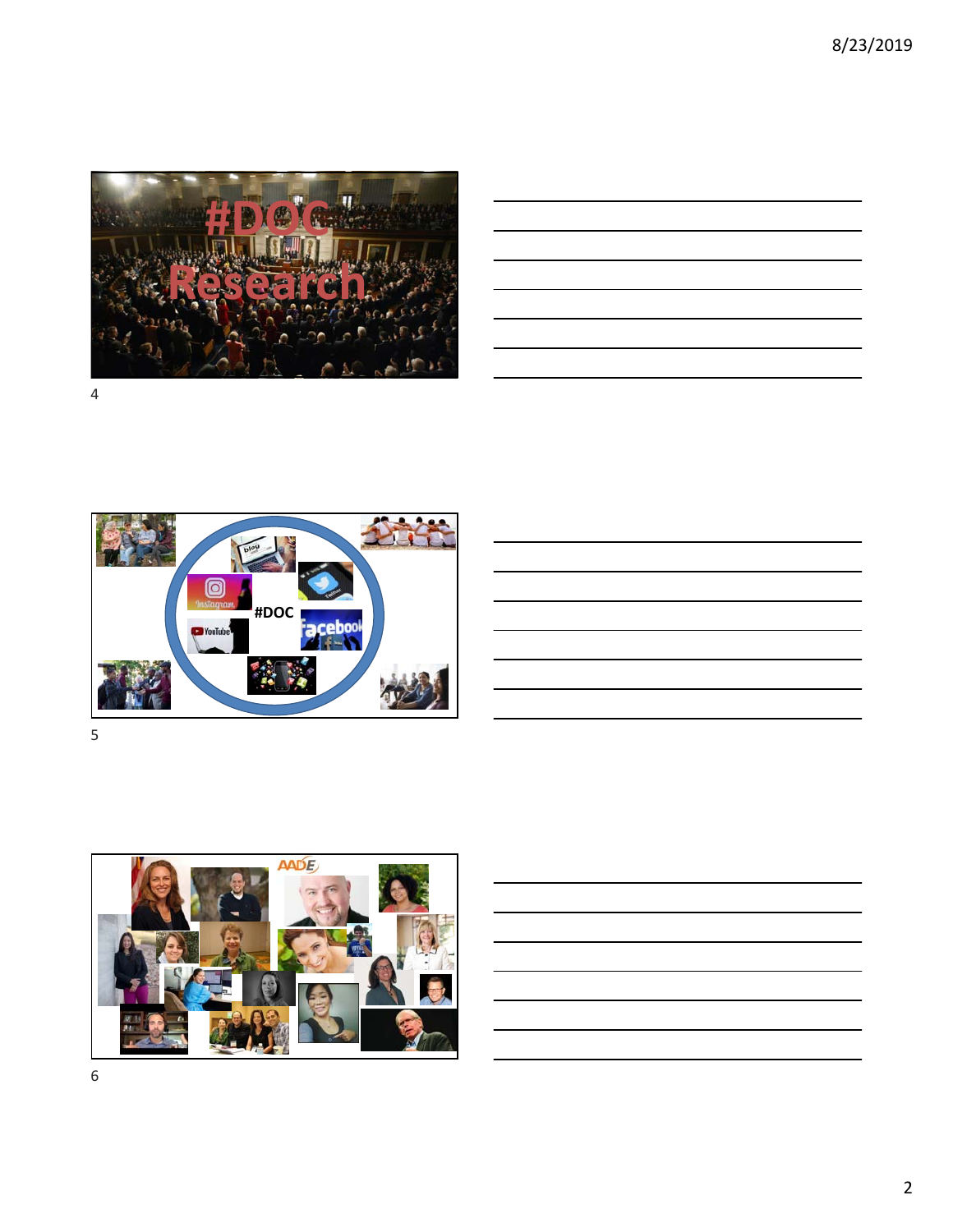

Susannah Fox I HELP PEOPLE NAVIGATE HEALTH AND TECHNOLOGY. Writing Research About me Upcoming events Ho Research Pew Research Center **※** (https://susannahfox.com/research/; https://www.pewinternet.org/fact‐sheet/internet‐broadband/)

8

7

### **Adults and the Internet (2017 & 2018 data)**

- **89% of U.S. adults go online.**
- **67%** of U.S. adults ages 65+ use the internet. (Educated adults have highest rates)
- **95% of U.S. adults have a cellphone. 77% of U.S adults own a smartphone.**
- **69% of U.S. adults use some type of social media.**

(https://susannahfox.com/research/; https://www.pewinternet.org/fact‐sheet/internet‐broadband/)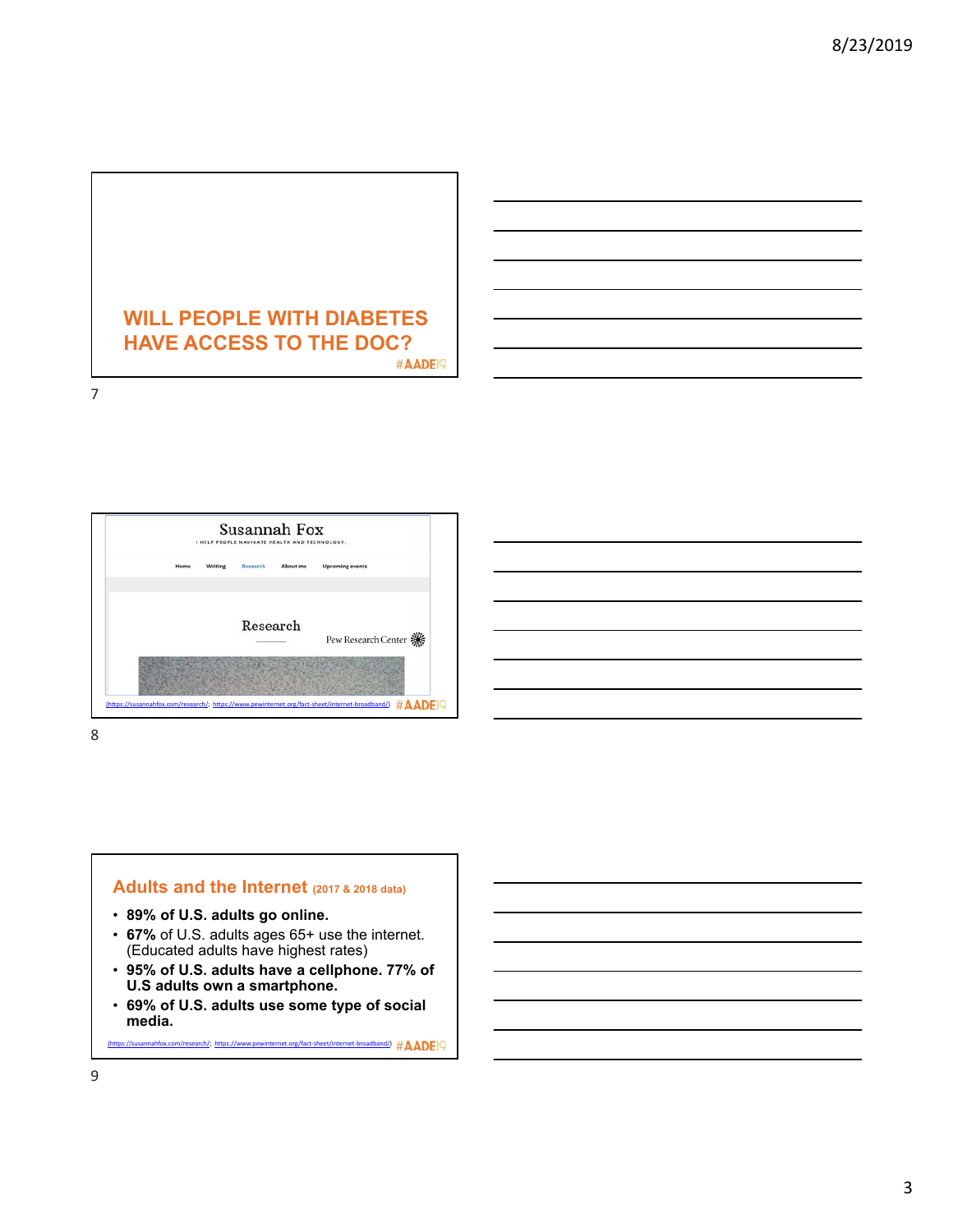## **Teens and the Internet** (2018 data)<br>  $\cdot$  Nearly all teens have access to the internet and 45% s

- **Nearly all teens have access to the internet and 45% say they are online "constantly."**
- 93% of U.S. teens and young adults (ages 14-22) report using social<br> media.<br>• 95% of U.S. teens either have a smartphone or access to one.
- 
- 87% of U.S. teens and young adults (14 to 22-year-olds) say they<br>have ever gone online for health information. 64% of U.S. teens and<br>young adults say they have used mobile apps related to health,<br>• 39% of U.S. teens
- **One in five (20%) of U.S. teens and young adults report having connected with health providers online**.
- #AADE<sup>19</sup> (https://susannahfox.com/research/; https://www.pewinternet.org/fact‐sheet/internet‐broadband/)

10





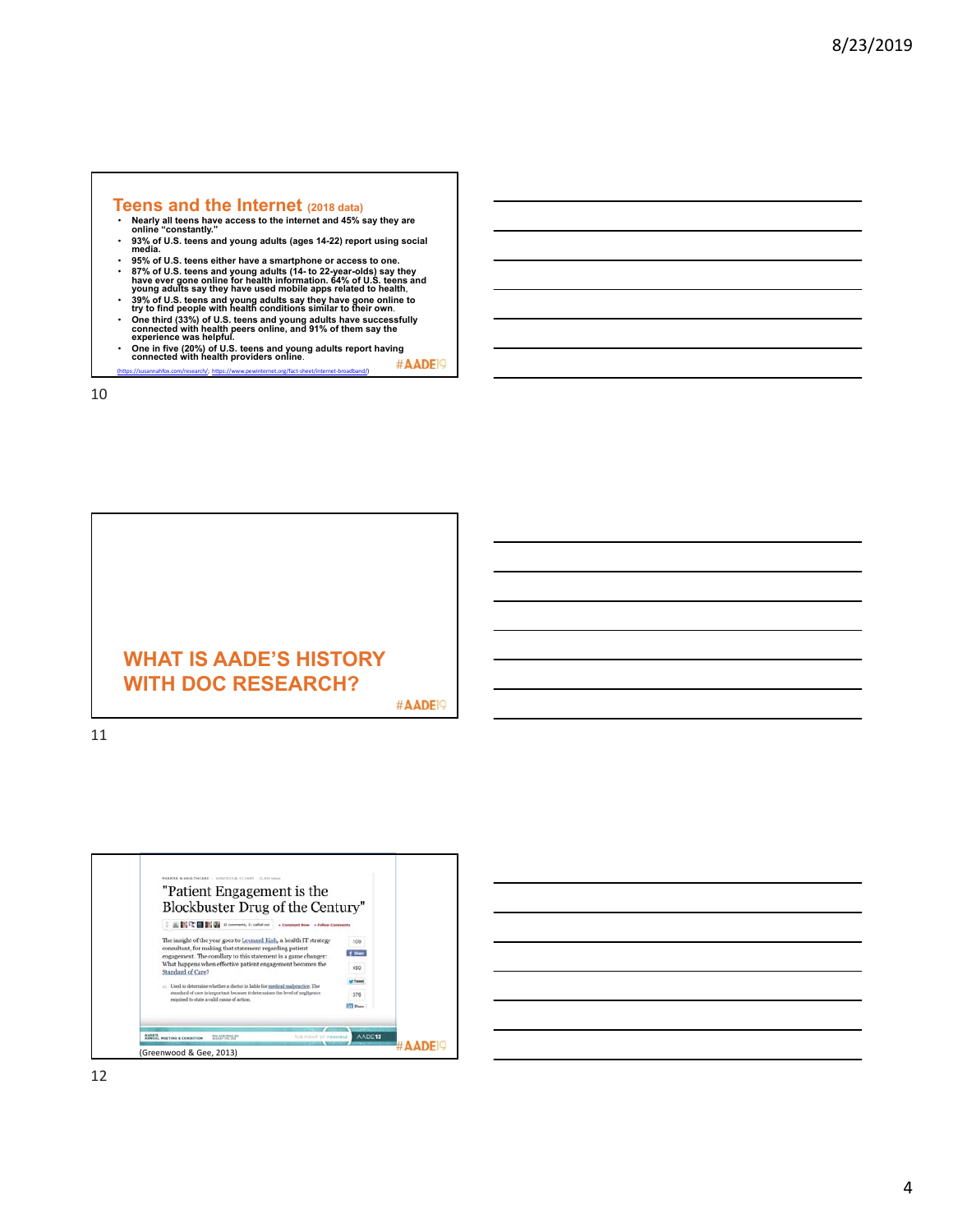









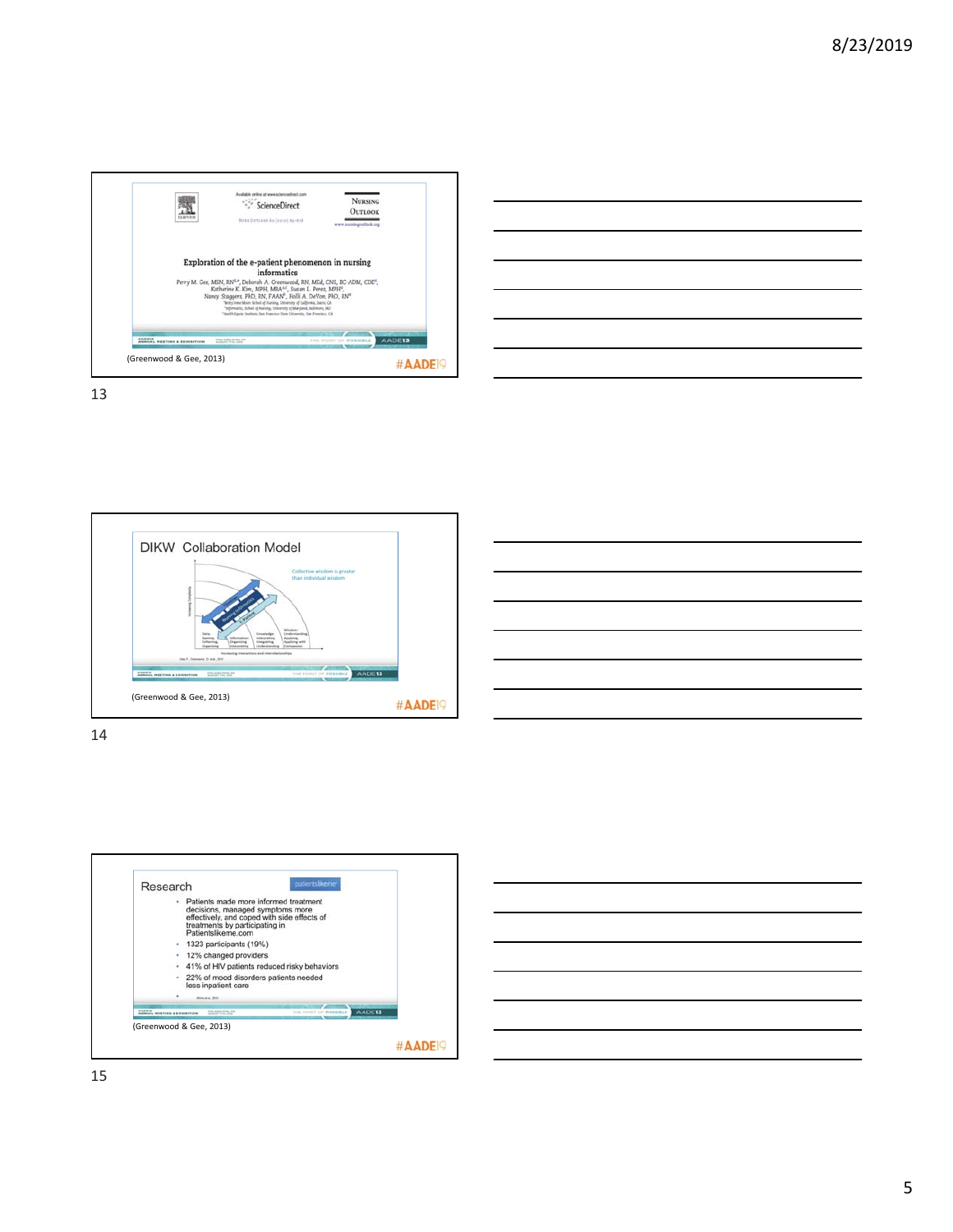

# **Conclusion** • The DOC is used as an adjunct to regular

- diabetes care
- DOC engagement is associated with better glycemic control
- The majority of DOC users reported they had been helped with little harm reported AADE15

#AADE<sup>19</sup>

(Litchman, 2015)

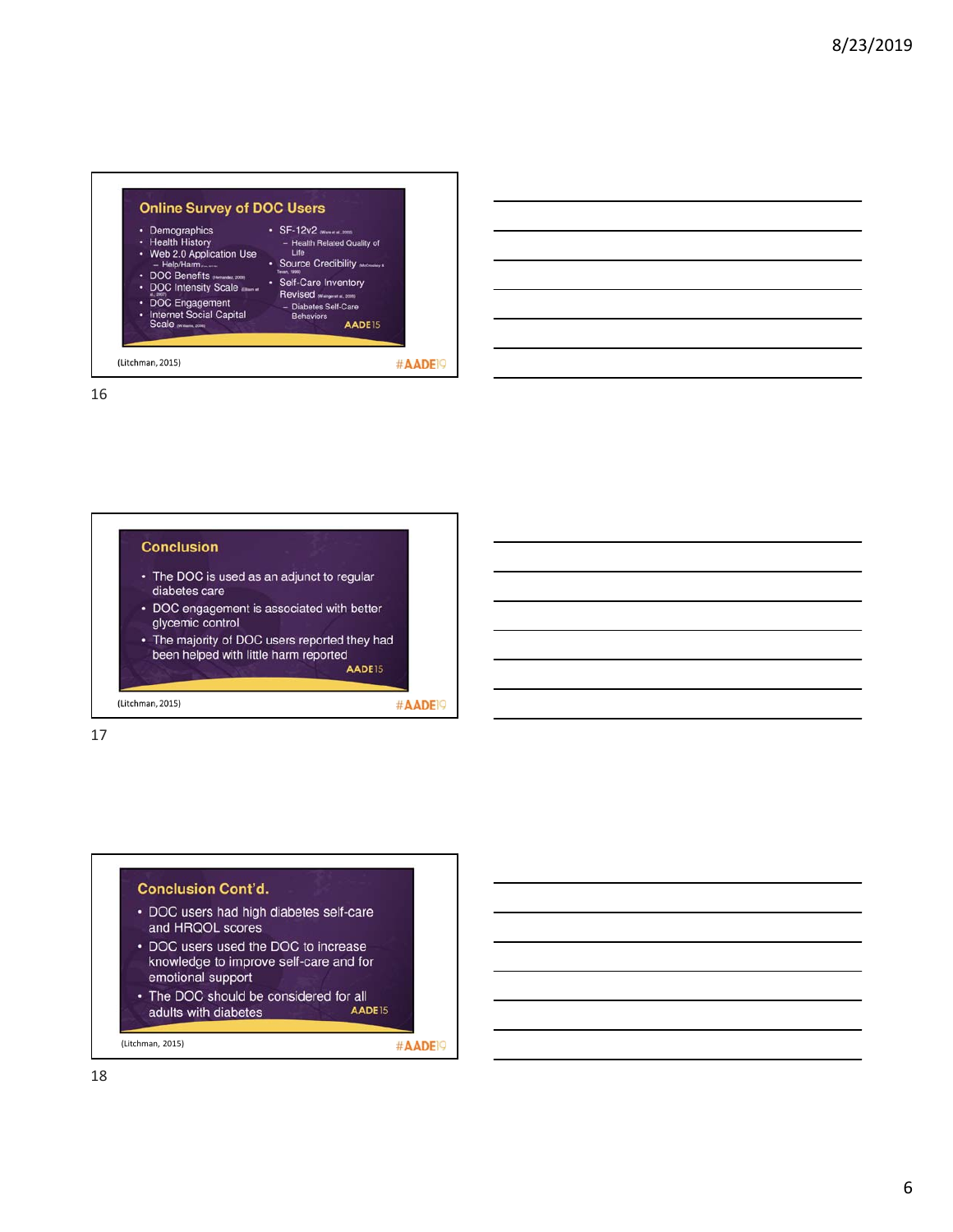













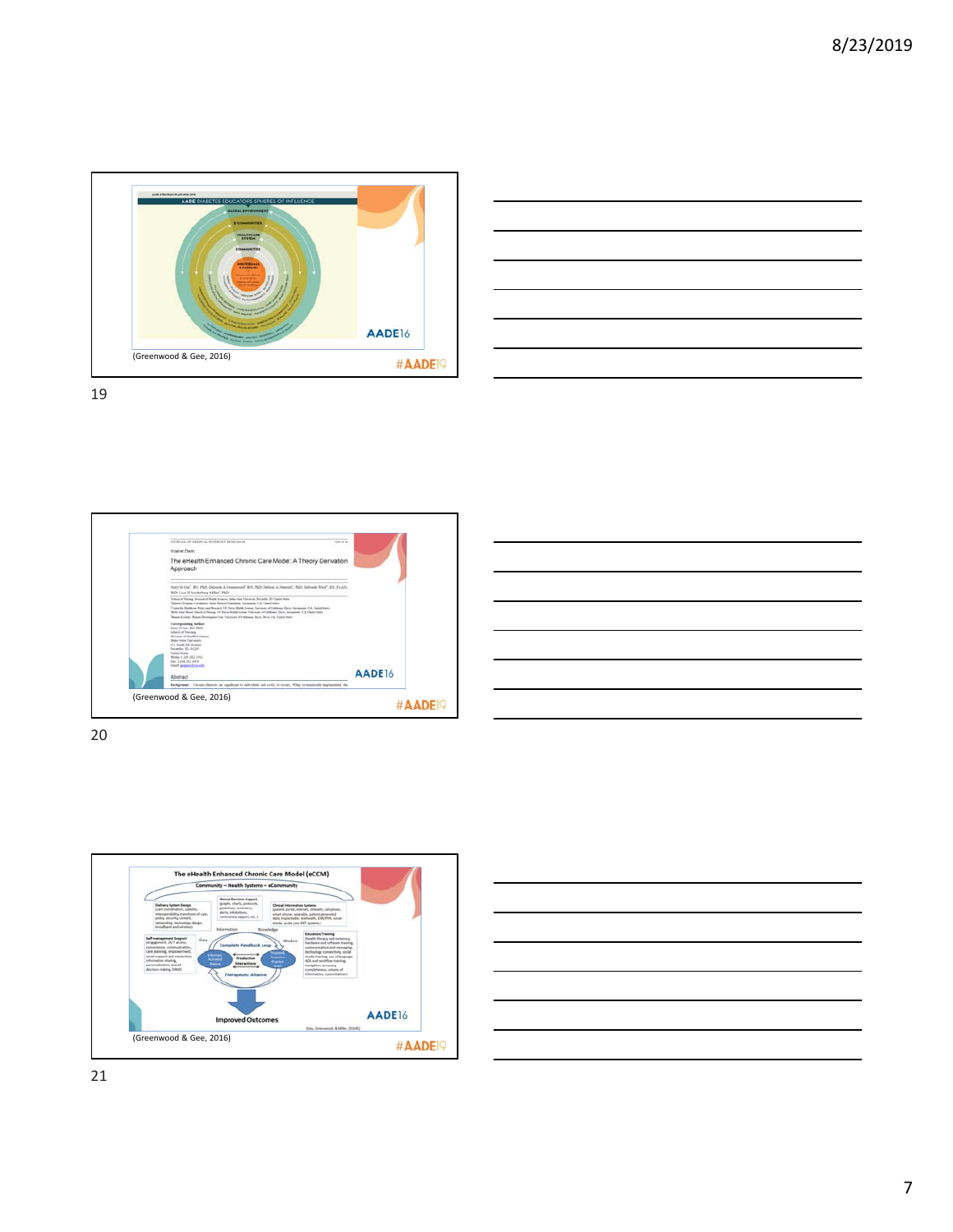

| <u> 1989 - Andrea Andrew Maria (h. 1989).</u>                                                                    |  |  |  |
|------------------------------------------------------------------------------------------------------------------|--|--|--|
| and the control of the control of the control of the control of the control of the control of the control of the |  |  |  |
|                                                                                                                  |  |  |  |
|                                                                                                                  |  |  |  |
| the contract of the contract of the contract of the contract of the contract of the contract of the contract of  |  |  |  |
| the contract of the contract of the contract of                                                                  |  |  |  |
|                                                                                                                  |  |  |  |



23

**Perceptions of Diabetes Online Community Credibility, Social Capital, Help and Harm: Cross-Section Analysis of Baby Boomers and Younger Adults**

- Michelle L. Litchman and Linda S. Edelman 2019 (University of Utah) • How do the perceptions of older adults who participate in the DOC differ that younger adults?
- Sample size of 76 baby boomers and 102 younger adults (most were Type 1, white, insured, educated, and female)
- Baby boomers and younger adults perceived the DOC credibility, social capital, help and harm similarly<br>
Both groups found the DOC credible but found their health care<br>
providers to be even more credible and trustwor
- 
-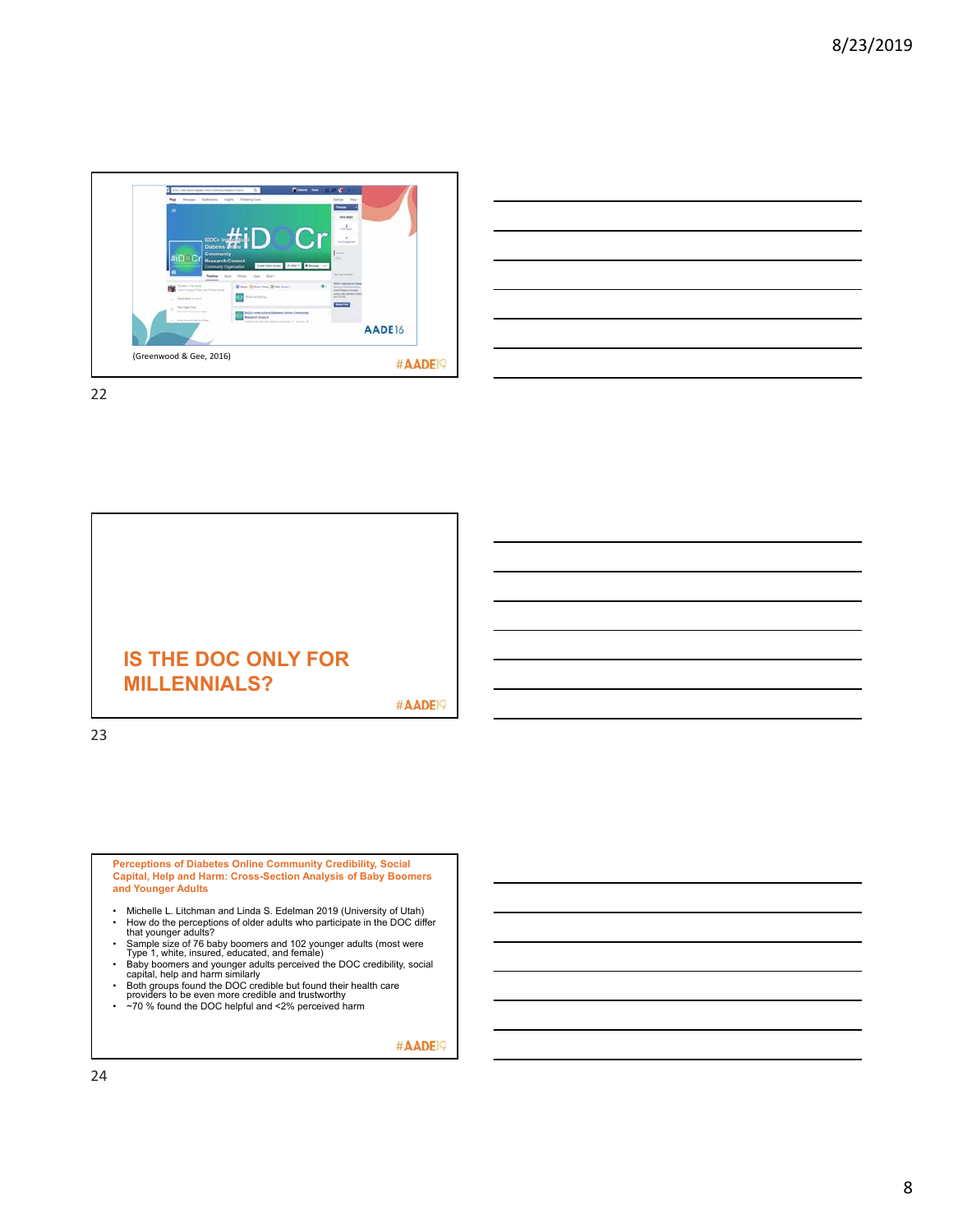



### **Why did older adults join TuDiabetes?**

- Total of ~35,000 members in the dataset
- Of that we looked at 1969 individuals who were > 65 y/o and had type 2 diabetes
- Seek information about diabetes
- Help with self-management activities<br>• Informational and social support
- Informational and social support<br>• A community with whom to share
- A community with whom to share<br>• Women mostly wanted sharing ar
- Women mostly wanted sharing and companionship
- Men mostly wanted general diabetes information and self-management support

#AADE<sup>19</sup>

26

## **CAN STUDYING THE DOC HELP US PREDICT HEALTH ISSUES?**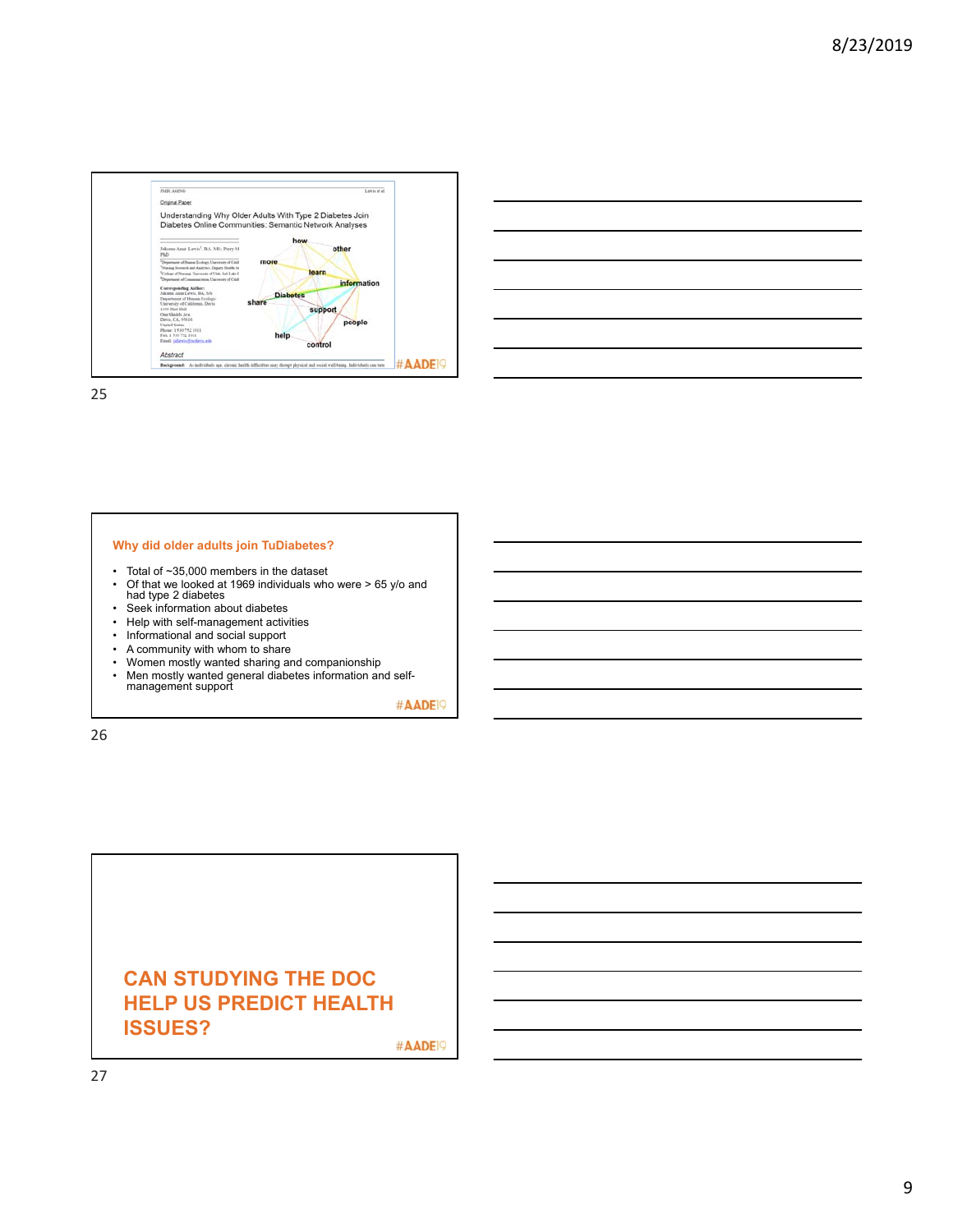





29



- Infodemiology
- Study 20 people recently diagnosed with prediabetes
- Study Facebook postings 3 months before diagnosis to three months after diagnosis
- Create a taxonomy for social media indicators for prediabetes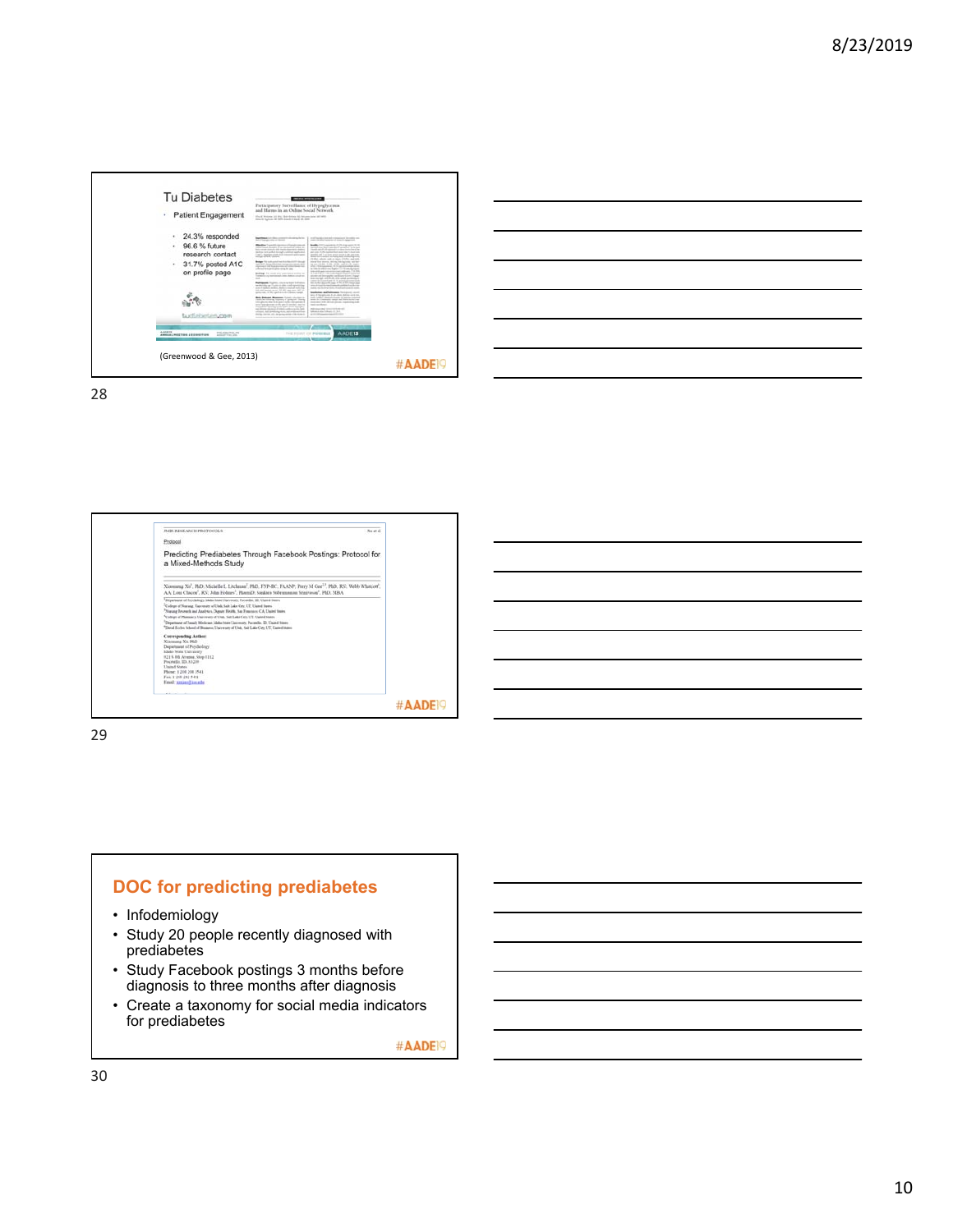

#AADE<sup>19</sup>

31



| <u> 1989 - Johann Stoff, deutscher Stoff, der Stoff, der Stoff, der Stoff, der Stoff, der Stoff, der Stoff, der S</u> |  |                                      |
|-----------------------------------------------------------------------------------------------------------------------|--|--------------------------------------|
| the contract of the contract of the contract of the                                                                   |  | $\overline{\phantom{iiiiiiiiiiiii}}$ |
|                                                                                                                       |  |                                      |
|                                                                                                                       |  |                                      |
|                                                                                                                       |  | ___                                  |
|                                                                                                                       |  |                                      |
| <u> 1989 - Johann Stoff, deutscher Stoffen und der Stoffen und der Stoffen und der Stoffen und der Stoffen und de</u> |  |                                      |

32



**Abstract**<br>**Background:** Patient-driven innovation in diabetes management has resulted in a group of people with type 1 diabetes<br>who choose to build and share knowledge around a do-it-yourself (DIY) open source artificial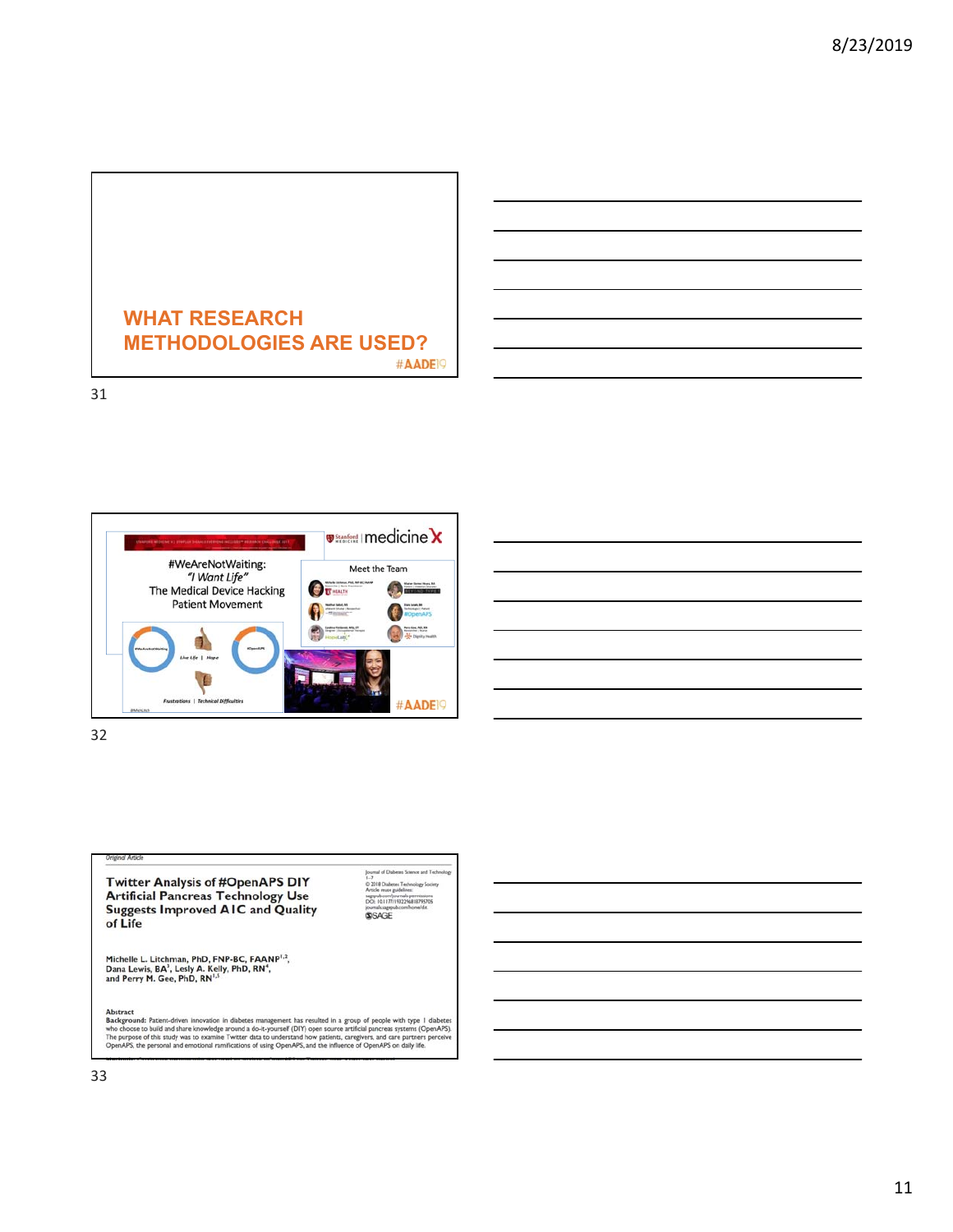### **Twitter analysis**

- Qualitative Netnography
- 328 people with diabetes, caregivers, care partners
- 3347 tweets
- OpenAPS changes lives
	- OpenAPS useers self reported decreases in A1C and glucose
	- OpenAPS improves sense of diabetes burden and QOL
	- OpenAps perceived as safe
	- OpenAPS ‐ patient/provider relationships
	- OpenAPS technology adapted for users needs

#AADE<sup>19</sup>

34



35

#### **Exploratory mixed-methods study**

- Examined Instagram photos with the #Dexcom over a 3 month period
- 2923 photos were screened for CMG location (determined location for 353 of the images)
- Analyzed comments as well
- 225 ort 63% were worn in an off label location
- 23% were in an FDA approved location (e.g., abdomen)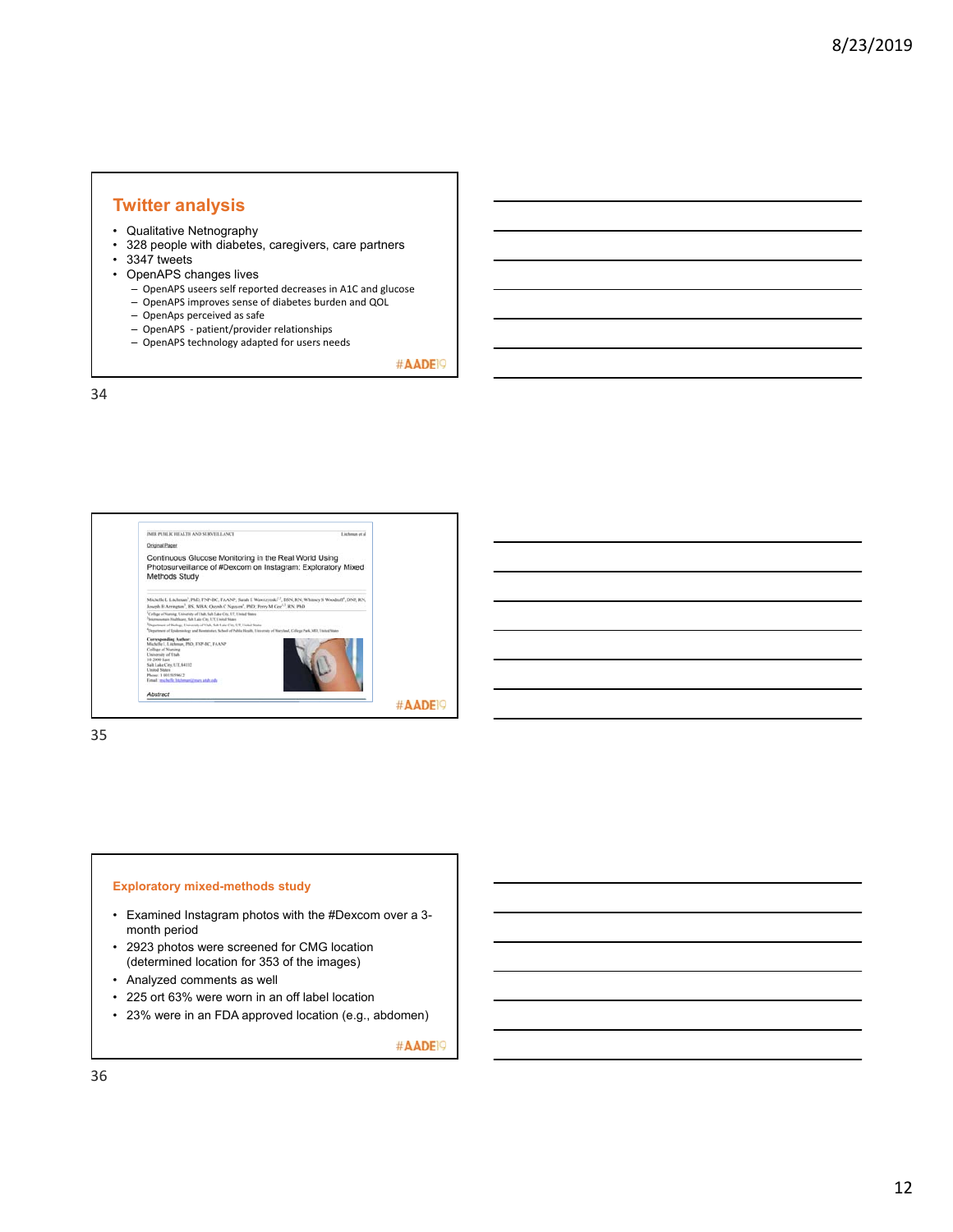| <b>JMR DEARFIES</b>                                                                                                                                                                                                                                                                                                                                                                                                                                                                                                                | Listhause et al. |
|------------------------------------------------------------------------------------------------------------------------------------------------------------------------------------------------------------------------------------------------------------------------------------------------------------------------------------------------------------------------------------------------------------------------------------------------------------------------------------------------------------------------------------|------------------|
| <b>Criginal Paper</b>                                                                                                                                                                                                                                                                                                                                                                                                                                                                                                              |                  |
| Effect of Diabetes Online Community Engagement on Health<br>Indicators: Cross-Sectional Study                                                                                                                                                                                                                                                                                                                                                                                                                                      |                  |
| Michelle L Litchnan <sup>1,2"</sup> , PhD, FNP-BC, FAANP, Linda S Edelmin <sup>1*</sup> , RN, PhD; Garr W Donaldson <sup>1,36</sup> , PhD                                                                                                                                                                                                                                                                                                                                                                                          |                  |
| 'College of Norsing University of Unit, Sab Lake City, UT, United States<br>This District and Enforcement Cours, Salt Lake Cay, UT, United States<br>Department of Aperdonialism: University of Unit, Salt Lake Circ, UT, United States<br>diam's installation continue for                                                                                                                                                                                                                                                        |                  |
| Corresponding Author:<br>Michelle L.I itchesse, PhD, INP-BC, EAANP<br>College of Neming<br>University of Utah<br>10 South 2000 East<br>Salt Lake City, UT, 84112<br><b>Cloched States</b><br>Phone: 1.801 585 6612<br>Esselt midwile Industry/Internet-Automate                                                                                                                                                                                                                                                                    |                  |
| Ahstract                                                                                                                                                                                                                                                                                                                                                                                                                                                                                                                           |                  |
| Background: Neccessful diabetes management receipes organize lifelong self-care and can receipe that individuals with diabetes<br>become experts in translating cere recommendations into real-life day-to-day disturbes self-cere strategies. The distures value<br>consensity comprises multiple websites that include vocal media sites. Mogs, and discossion grows for people with disbetes to<br>chat and exchange information. Online communities can provide disease-specific practical advice and emotional species, allow | #AADEI           |

### **Survey of DOC users**

- 183 adults from 4 different DOCs
- A1C, QOL, self care inventory, DOC use
- Mostly white females, with type 1
- Better QOL, better self care, lower A1C
- 67% did not tell their providers they were part of the DOC

(Litchman, Edelman & Donaldson, 2017)

#AADE<sup>19</sup>

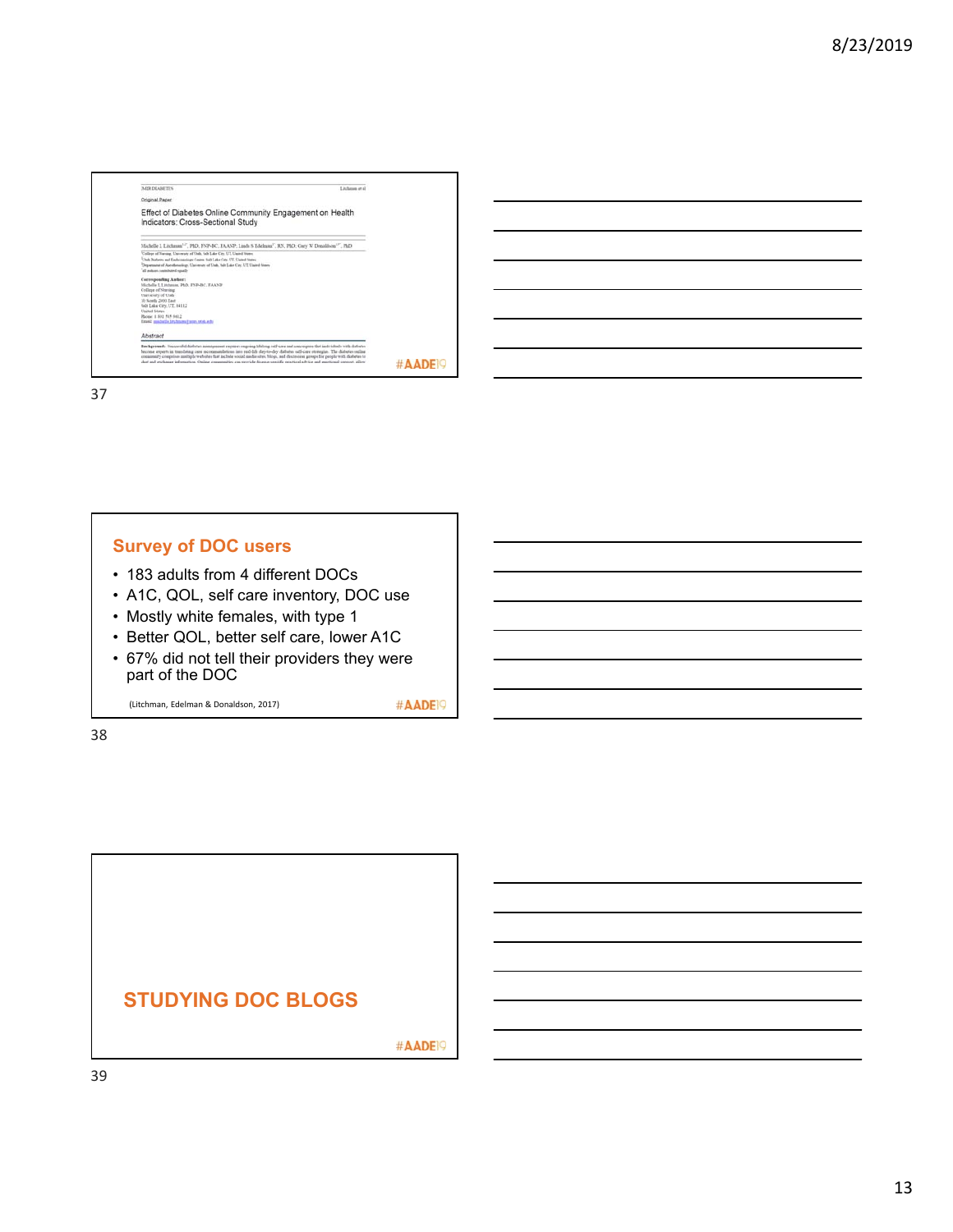

| <u> 1989 - Jan Samuel Barbara, margaret e seu a component de la propia de la propia de la propia de la propia de</u>  |  |  |  |
|-----------------------------------------------------------------------------------------------------------------------|--|--|--|
| <u> 1989 - Johann Stoff, amerikansk politiker (d. 1989)</u>                                                           |  |  |  |
| <u> 1989 - Andrea Andrew Maria (h. 1989).</u>                                                                         |  |  |  |
| <u> 1989 - Johann Stoff, deutscher Stoff, der Stoff, der Stoff, der Stoff, der Stoff, der Stoff, der Stoff, der S</u> |  |  |  |
| <u> 1989 - Andrea Santa Andrea Andrea Andrea Andrea Andrea Andrea Andrea Andrea Andrea Andrea Andrea Andrea Andr</u>  |  |  |  |
| <u> 1989 - Andrea Santa Andrea Andrea Andrea Andrea Andrea Andrea Andrea Andrea Andrea Andrea Andrea Andrea Andr</u>  |  |  |  |
|                                                                                                                       |  |  |  |

# **Survey**

- 282 completed surveys
- A1c was lower for blog readers than blog non-readers (7.vs. 7.48, P=.006)
- for insulin pump users than multiple daily injections (7.04 vs. 7.65, P=.001), and
- for CGM users than CGM non-users (6.99 vs. 7.47, P=.001).
- After adjusting for significant covariates, the association between blog use and A1c remained significant (P=.039).

S. Oser et al, 29018

#AADE<sup>19</sup>

 $\overline{a}$ 

| <b>IME DIARETES</b><br>Churt at all                                                                                                                                                                                                                                                                                                                                                                         |
|-------------------------------------------------------------------------------------------------------------------------------------------------------------------------------------------------------------------------------------------------------------------------------------------------------------------------------------------------------------------------------------------------------------|
| <b>Original Paper</b>                                                                                                                                                                                                                                                                                                                                                                                       |
| A Novel Approach to Identifying Barriers and Facilitators in Raising<br>a Child With Type 1 Diabetes: Qualitative Analysis of Caregiver<br>Blogs                                                                                                                                                                                                                                                            |
| Tanaea K Osar <sup>1</sup> , MD; Sean M Oser <sup>1</sup> , MD; MPH; Erin L McGinley <sup>1</sup> , BS; Heather L Stuckey <sup>2</sup> , DEd                                                                                                                                                                                                                                                                |
| Department of Fermits and Community Medicine. Fens State College of Medicine. Horders PA, United States.<br>Departments of Januari Medicans, Hammeney, and Public Health Sciences, Pean State College of Medicans, Heraber, DJ, United States                                                                                                                                                               |
| Curreponding Author:<br>Timates K Over 54D<br>Department of Family and Community Medicine<br>Penn State College of Medicine<br>500 University Drive, 16-154.<br>Hershey, PA. 17050<br><b>Elephand States</b><br>Phone: 1 717 531 8187<br>Fax: 1717 531 5024<br>Essail teamingspeakershealth.pen.edu                                                                                                         |
| Abstract                                                                                                                                                                                                                                                                                                                                                                                                    |
| Backgreened: With rising sucklessie of type 1 disbetes (T1D) diagnoses nowng children and the high levels of distress experienced<br>by the compivers of these children, compiver support is becoming increasingly important. Historically, relatively faw support<br>researces laws existed. Increasing use of the Internet, and blogs in particular, has seen a growth of your support between caregivers |

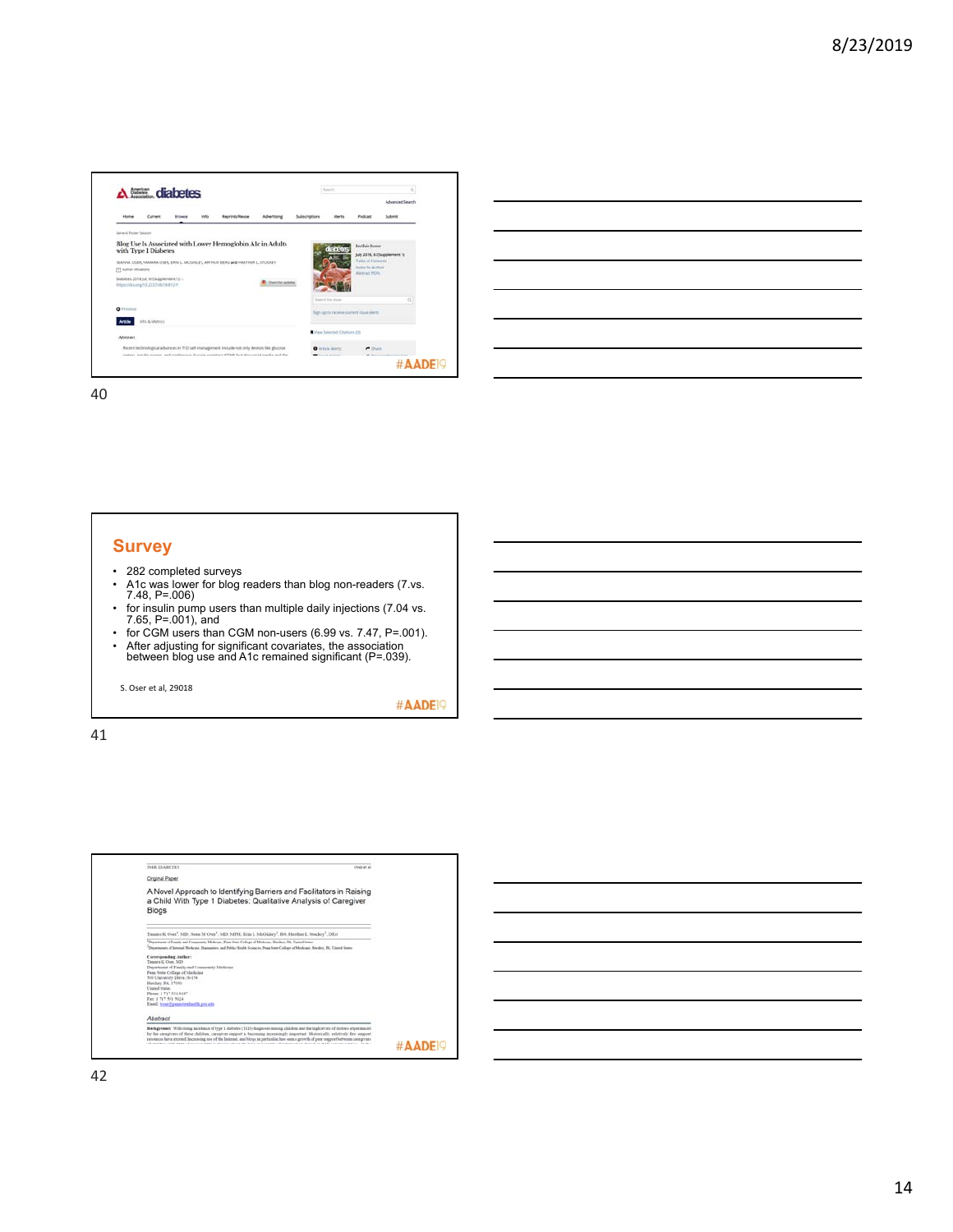### **Qualitative analysis**

- Five major themes emerged: (1) the impact of the child's diagnosis, (2) the burden of intense self-management
- experienced in caring for a child with T1D, (3) caregivers' use of technology to ease their fear of hypoglycemia and impacts that
- device alarms associated with this technology have on caregiver burden, (4) caregivers' perceptions of frequently missed or
- delayed diagnosis of T1D and the frustration this causes, and (5) the resilience that caregivers develop despite the burdens they
- experience. Misinformation was exceedingly rare and benign when it did occur.

(T. Oser et al, 2018)

#AADE<sup>9</sup>

43

### **Motivations for Participation in an Online Social Media Community for Diabetes**

Journal of Diabetes Science and Techn<br>2018, Vol. 12(3) 712–718<br>© 2018 Diabetes Technology Society<br>Reprints and permissions<br>sagepub.com/purnals/Permissions.mar<br>DOL: 10.1177/1992296817749611<br>DOL: 10.177/1992296817749611 **SSAGE** 

Katherine White, BS<sup>1</sup>, Achamyeleh Gebremariam, MS<sup>1</sup>,<br>Dana Lewis, BA<sup>2</sup>, Weston Nordgren<sup>3</sup>, James Wedding, BS, PE<sup>3</sup>®,<br>Josh Pasek, PhD<sup>4</sup>, Ashley Garrity, MPH<sup>1,5</sup>, Emily Hirschfeld, BA<sup>1</sup>,<br>and Joyce M. Lee, MD, MPH<sup>1,5</sup>

Abstract<br>Background: Our objectives were to describe individuals' motivations for participation in an online social media co<br>and to assess their level of trust in medical information provided by medical professionals and c

Methods: A purposive survey was delivered to participants recruited through posts on the CGM in the Cloud group,<br>Twitter, and blogs. Individuals were asked a series of demographic and social media use questions.

Results: A total of 1268 members of the CGM in the Cloud community responded to the survey. The majority were non-<br>Hispanic White (92.1%) and caregivers of an individual with diabetes (80.9%). Mean age was 41 years old, an

44

### **Survey of Facebook group**

- A total of 1268 members of the CGM in the Cloud community
- responded to the survey.<br>The majority were non-Hispanic White (92.1%) and caregivers of an • The majority were non-Hispanic White (92.1%) and caregivers of an<br> individual with diabetes (80.9%). Mean age was 41 years old, and<br>74.8% were female.
- Primary goals of the Facebook group were to learn more about
- Nightscout technology and to receive technological assistance. Respondents put a high level of trust in their peers versus health professionals in many health situations with nearly
- 40% of individuals reported to be helped by following advice found in the Facebook group, and 99% reported no harm.

(White et.al., 2018)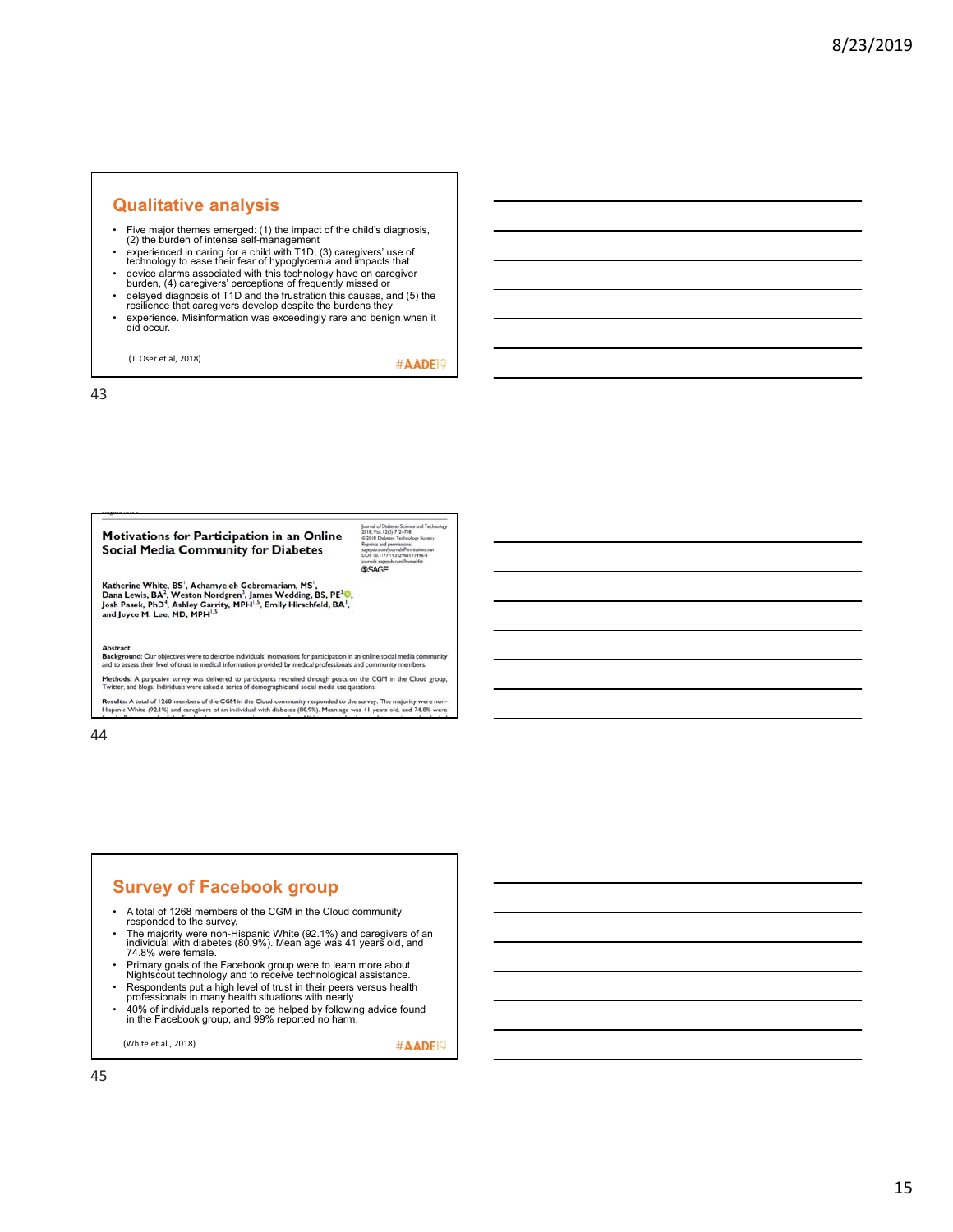### **DEVELOPMENT OF A DOC RESEARCH COUNCIL**

#AADE<sub>19</sub>

46

| NURSIANUS 204023, USPA                                                                                                                                                                                                                                                                                                                                                                                                                                                                                                                        |                                                                                                                                                                                                                                |
|-----------------------------------------------------------------------------------------------------------------------------------------------------------------------------------------------------------------------------------------------------------------------------------------------------------------------------------------------------------------------------------------------------------------------------------------------------------------------------------------------------------------------------------------------|--------------------------------------------------------------------------------------------------------------------------------------------------------------------------------------------------------------------------------|
| Development of the Intercultural<br><b>Diabetes Online Community</b><br><b>Research Council: Codesign</b><br>and Social Media Processes                                                                                                                                                                                                                                                                                                                                                                                                       | Instruct of Dishanos Science and Tachimikop<br>$1 - 41$<br>C 2019 Chairman Tachmaloga Sources<br>Article recors published<br>Callie industry for except the age of the state<br>anaroak sagapuku soruNamaridan<br><b>BRAGE</b> |
| Deborah A. Greenwood, PhD, RN, BC-ADM, CDE, FAADE',<br>Michelle L. Litchman, PhD, FNP-BC, CDE, FAANP <sup>2</sup> ,<br>Ashley H. Ng, PhD, APD <sup>1</sup> , Perry M. Gee, PhD, RN <sup>4</sup> ,<br>Heather M. Young, PhD, RN, FAAN', Mila Ferrer, BA',<br>Jimmy Ferrer, BA <sup>7</sup> , Chris E. Memering, BSN, RN, CDE, FAADE <sup>e</sup> ,<br>Barbara Eichorst, MS, RD, CDE <sup>9</sup> , Renza Scibilia <sup>10</sup> ,<br>and Lisa M. S. Miller, PhD                                                                                |                                                                                                                                                                                                                                |
| Abstract<br>Background: This case study describes the formation of the Intercultural Diabetes Online Community Research council<br>(DOCr) and community advisory board (CAB) to engage the diabetes community and researchers in the codesign of<br>community-based participatory research (CBPR) to examine orders peer support in type 2 diabetes (T2D).                                                                                                                                                                                    |                                                                                                                                                                                                                                |
| Method: Social media engagement was the foundation for CBPR knowledge generation. During the project, the IDOCr<br>council and CAB (n = 27) met quarterly via video conferencing and three times in person during national diabetes meetings.<br>Data from four Twitter cluts were used to explore the usefulness and utility of Twitter data to learn about concerns and<br>priorities of the dabetes online community (DOC) and supported the evolution of (DOCr, the development of a research<br>question and the design of a CBPR study. |                                                                                                                                                                                                                                |
| Results: The IDOCr project (1) created a diverse CAB; (2) raised awareness of IDOCr and online peer support, which                                                                                                                                                                                                                                                                                                                                                                                                                            |                                                                                                                                                                                                                                |

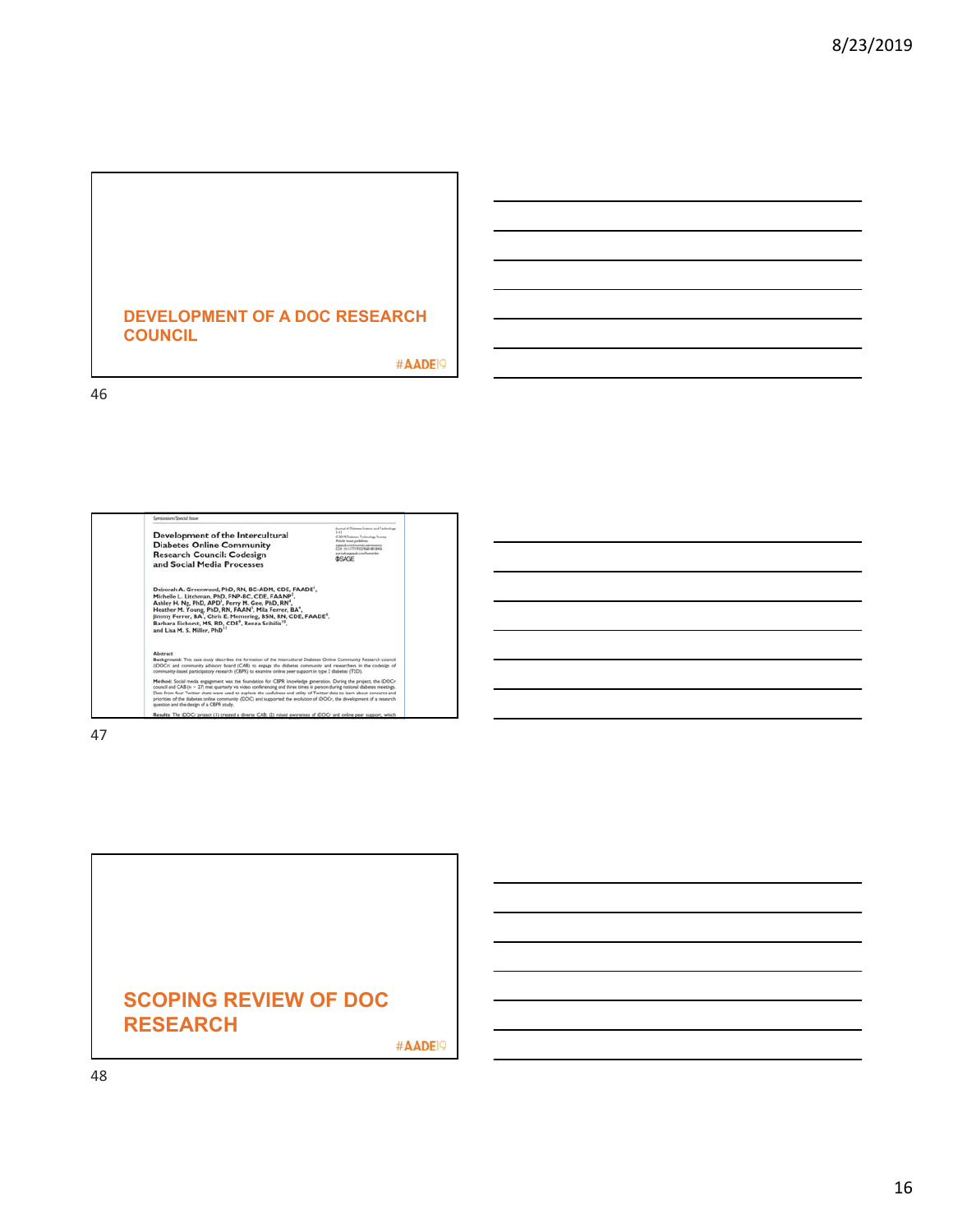

| the control of the control of the control of the control of the control of the control of the control of the control of the control of the control of the control of the control of the control of the control of the control |  |  |
|-------------------------------------------------------------------------------------------------------------------------------------------------------------------------------------------------------------------------------|--|--|
| <u> 1989 - Andrea Andrew Maria (h. 1989).</u>                                                                                                                                                                                 |  |  |
| ,我们也不会有什么?""我们的人,我们也不会有什么?""我们的人,我们也不会有什么?""我们的人,我们也不会有什么?""我们的人,我们也不会有什么?""我们的人                                                                                                                                              |  |  |
| <u> 1989 - Andrea Santa Andrea Andrea Andrea Andrea Andrea Andrea Andrea Andrea Andrea Andrea Andrea Andrea Andr</u>                                                                                                          |  |  |
| the control of the control of the control of the control of the control of the control of the control of the control of the control of the control of the control of the control of the control of the control of the control |  |  |

### **Scoping Review AIMS**

- How is the DOC defined?
- How are the DOC platforms and its users characterized?
- What actual or perceived benefits are associated with
- organic DOC use?
- What actual or perceived negative consequences are
- associated with organic DOC use?
- What gaps exist in the current DOC literature?

(Litchman et al., 2019)

#AADE<sup>19</sup>

50

### **Methods used**

- Scoping review of papers prior to 2018
- Evaluated a total of 14,486 and the team identified 47 that met inclusion criteria
- The 47 papers were carefully evaluated by the research team

(Litchman et al., 2019)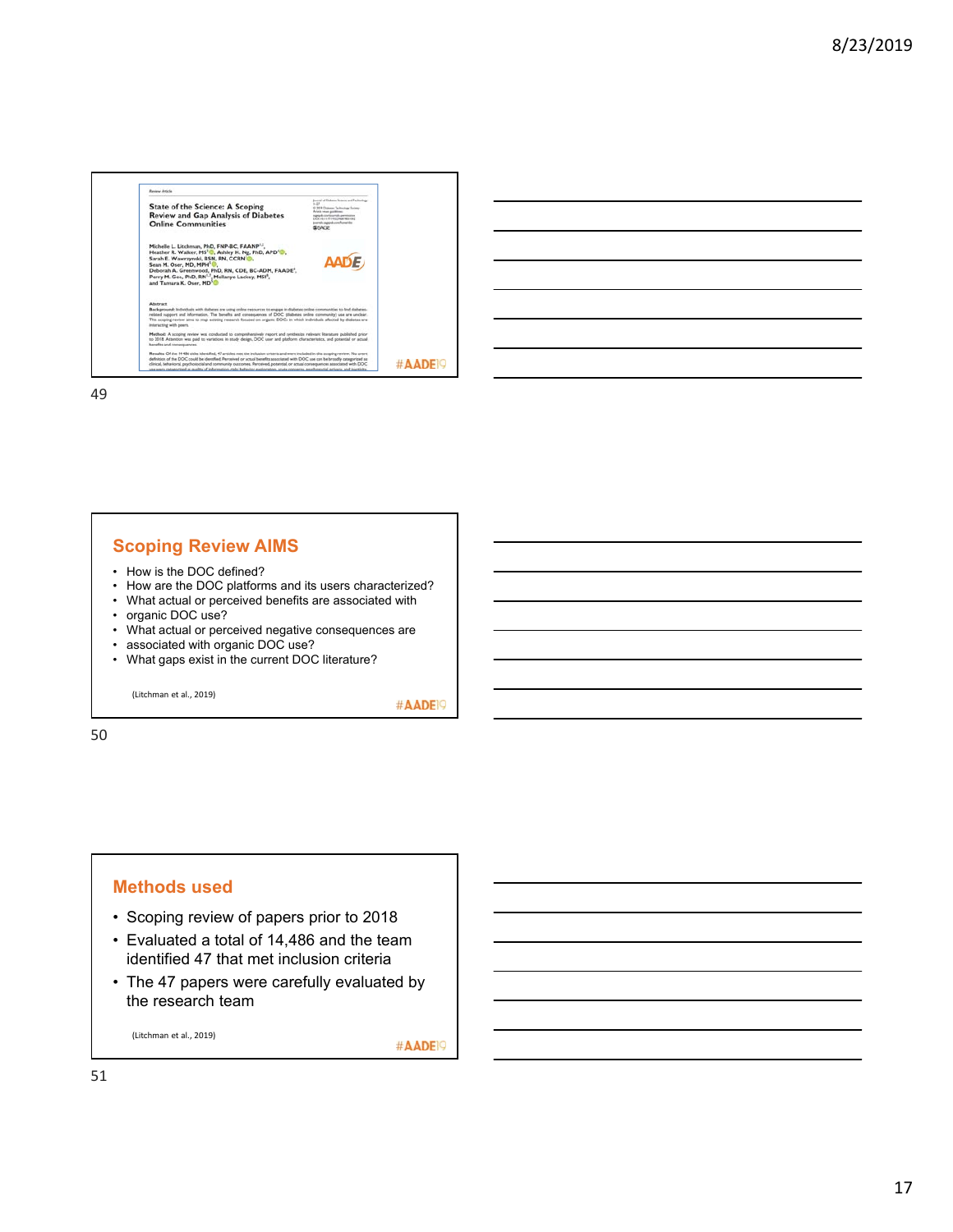### **Health Outcomes Related to DOC Use**

- DOC use was associated with neutral or lower A1C
- Psychosocial health is positively associated with DOC use by way of shared experience, social support and empowerment
- 
- DOC users are reporting behavior change related to peer support by<br>increasing self-care activities, and feeling motivated and accountable<br>• DOC users want healthcare providers, such as diabetes educators, to be<br>aware of
- HCPs are not always supportive of DOC use, though when they are, people with diabetes are more likely to use DOCs Overall, the DOC is helpful most of the time with very little harm reported
- 

(Litchman et al., 2019)

#AADE<sup>19</sup>

52

### **DOC participation concerns**

- Misinformation in DOCs is uncommon, occurring 0-9% of the time. • Though DOCs are being used to gain information about risky behaviors and ask about acute concerns – may fear lecture from
- provider • Infighting between people living with type 1 diabetes and type 2 diabetes is sometimes present and likely rooted in misconceptions and stigma.
- Parents of children with diabetes may struggle more in comparison to other DOC users.
- Privacy in the context of health information sharing online varied.

(Litchman et al., 2019)

#AADE<sup>19</sup>